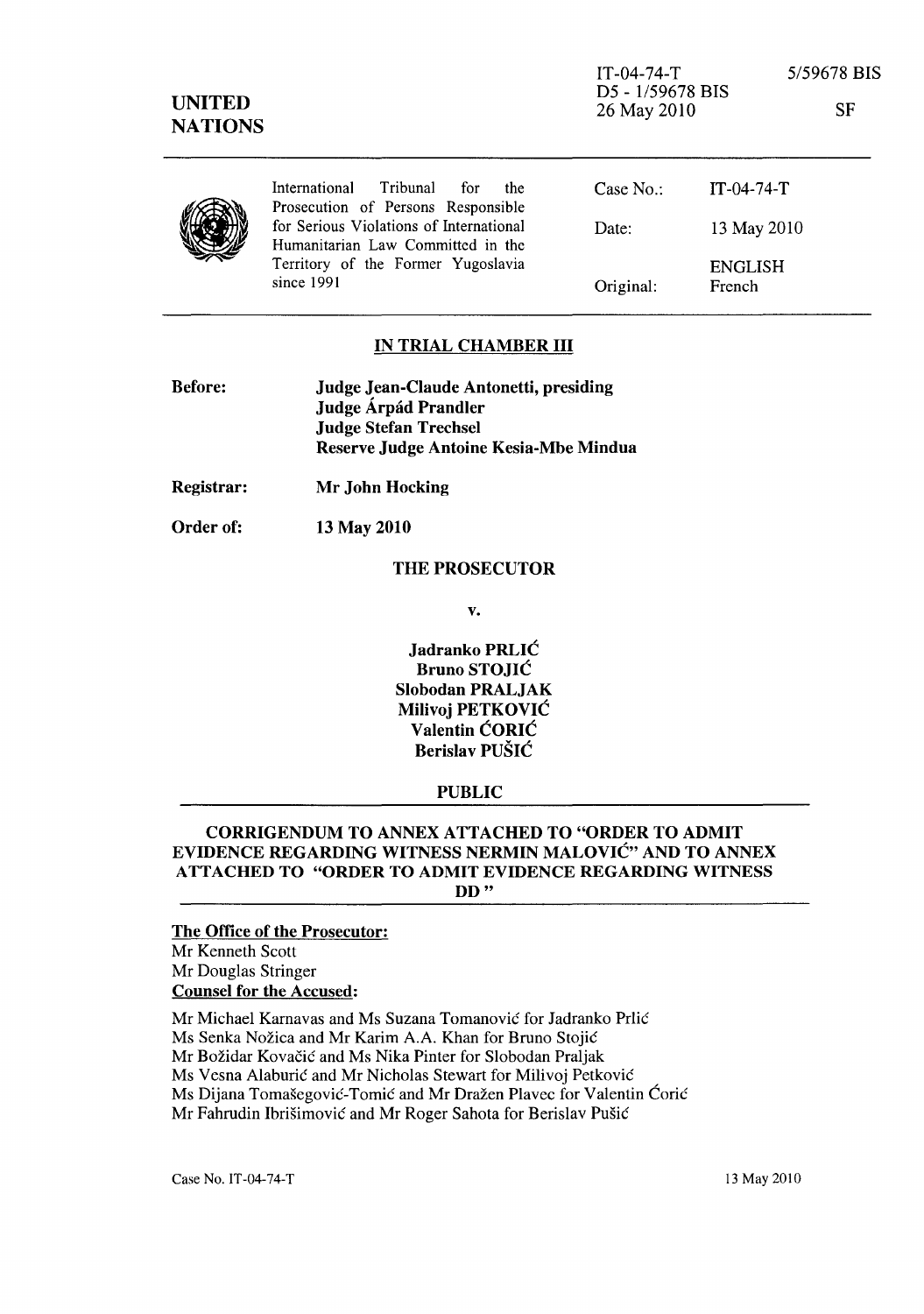**TRIAL CHAMBER III** ("Chamber") of the International Tribunal for the Prosecution of Persons Responsible for Serious Violations of International Humanitarian Law Committed in the Territory of the Former Yugoslavia since 1991 ("Tribunal"),

## *PROPRIO MOTU,*

**NOTING** the "Order to Admit Evidence Regarding Witness Nermin Malovic", rendered publicly by the Chamber on 14 March 2007 ("Order of 14 March 2007"), in which the Chamber admitted a video under reference number P  $00977$ ,<sup>1</sup>

**NOTING** the "Order to Admit Evidence Regarding Witness DD", rendered publicly by the Chamber on 3 September 2007 ("Order of 3 September 2007"), in which the Chamber admitted a video under reference number  $P 00977$ ,<sup>2</sup>

**NOTING** the "Order on the Assignment of New Reference Numbers for Video Excerpts of Exhibit P 00977", rendered publicly by the Chamber on 28 April 2010 ("Order of 28 April 2010"), in which the Chamber requested that the Office of the Prosecutor ("Prosecution") assign two new separate reference numbers to the videos put to Witness Nermin Malovic and Witness DD, which had been admitted by the Orders of 14 March 2007 and 3 September 2007 respectively under the same reference number P 00977,

**NOTING** the notice entitled "Prosecution Notice of Assignment of New Reference Numbers for Video Excerpts of Exhibit P 00977", filed publicly by the Prosecution on 10 May 2010 ("Notice"),

**CONSIDERING** that the Annex attached to the Order of 14 March 2007 is worded as follows:

|         | of the Exhibit | <b>Exhibit Number</b>   Party Proposing Admission   Admitted/Not Admitted/Marked for<br><b>Identification</b> (MFI) |
|---------|----------------|---------------------------------------------------------------------------------------------------------------------|
| P 00977 | Prosecution    | Admitted                                                                                                            |

 $<sup>1</sup>$  Annex to the Order of 14 March 2007, p. 4.</sup>

<sup>&</sup>lt;sup>2</sup> Annex to the Order of 3 September 2007, p. 5.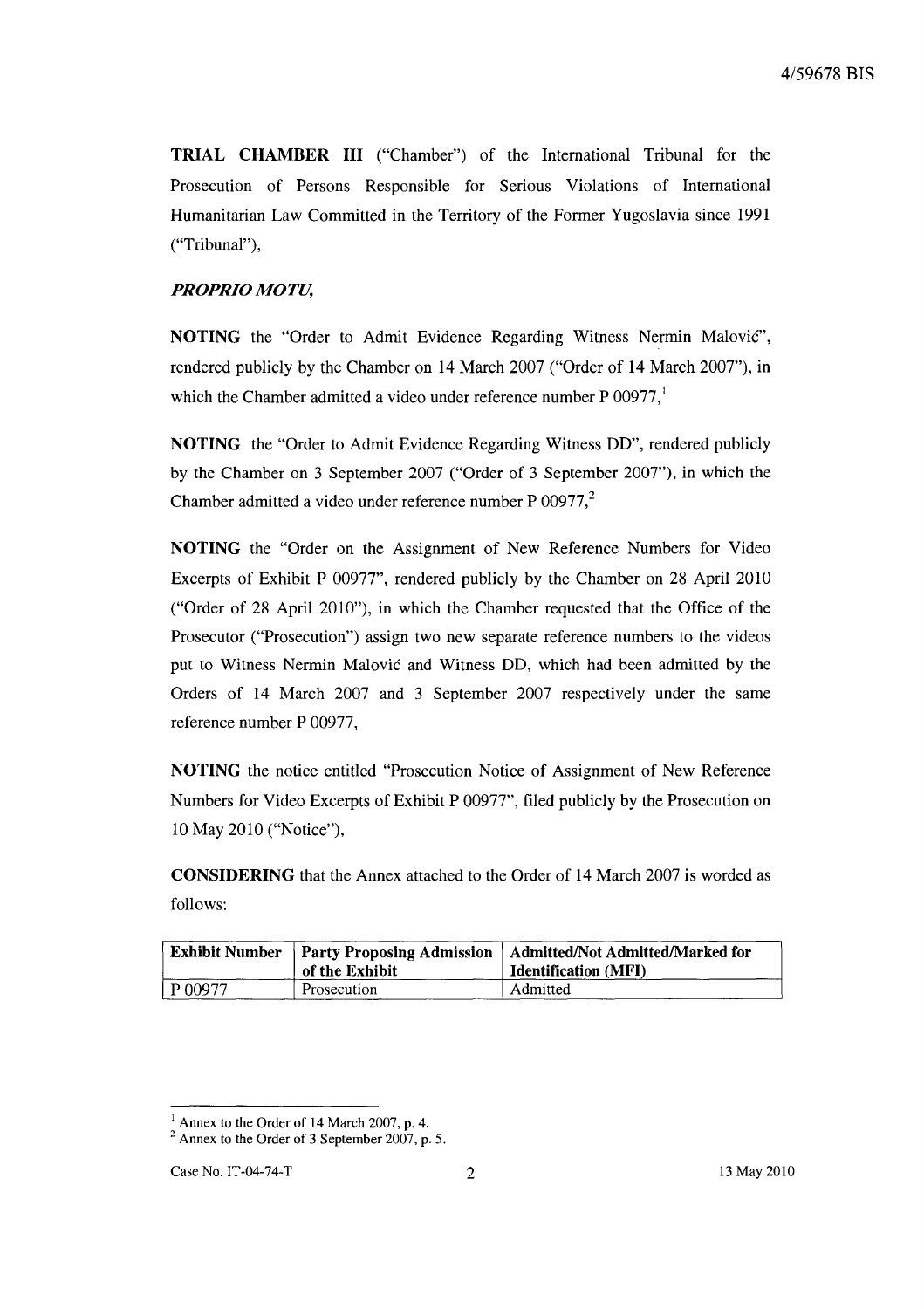CONSIDERING that the Annex attached to the Order of 3 September 2007 is worded as follows:

|         | <b>Exhibit Number</b>   Party Proposing Admission<br>of the Exhibit | Admitted/Not Admitted/Marked for<br><b>Identification (MFI)</b> |
|---------|---------------------------------------------------------------------|-----------------------------------------------------------------|
| P 00977 | Prosecution                                                         | Admitted                                                        |

CONSIDERING that the Chamber wishes to recall that the video admitted by the Chamber under reference number P 00977 in the Order of 14 March 2007 is a report filmed in Grabovica for TV5 concerning the liberation of detainees from Dretelj and/or Gabela, $<sup>3</sup>$  whereas the video admitted by the Chamber under reference number P</sup> 00977 in the Order of 3 September 2007 is a report filmed for CNN concerning the detention of Muslim men at Dretelj,<sup>4</sup>

CONSIDERING that the Chamber recalls moreover that in the *ecourt* system, the Exhibit bearing reference number P 00977 entitled: "Compilation of video news reports about events in Bosnia, including Gabela, Dretelj and Stupni Do. Issued by SKY, ITN, CNN, BBC, HTV 1993" is different from the two videos shown at the hearing during the testimony of Witness Nermin Malovic and Witness DD and admitted by the Chamber under the same reference number P 00977,

CONSIDERING that in accordance with the Order of 28 April 2010, the Prosecution has assigned new reference numbers to the two videos admitted by the Chamber as follows:

- P 00977 A: Report filmed in Grabovica for TV5 concerning the liberation of detainees from Dretelj and/or Gabela, admitted under reference number P 00977 in the Order of 14 March 2007,
- P 00977B: Report filmed for CNN concerning the detention of Muslim men at Dretelj, admitted under reference number P 00977 in the Order of 3 September 2007,

CONSIDERING that it is therefore appropriate to amend the Annex attached to the Order of 14 March 2007 in the section referring to Exhibit P 00977 as follows:

<sup>&</sup>lt;sup>3</sup> Hearing of 19 February 2007, Transcript of hearing ("T (F)"), p. 14344.

<sup>&</sup>lt;sup>4</sup> Hearing of 20 February 2007, T (F), pp. 14471 to 14473 (closed session).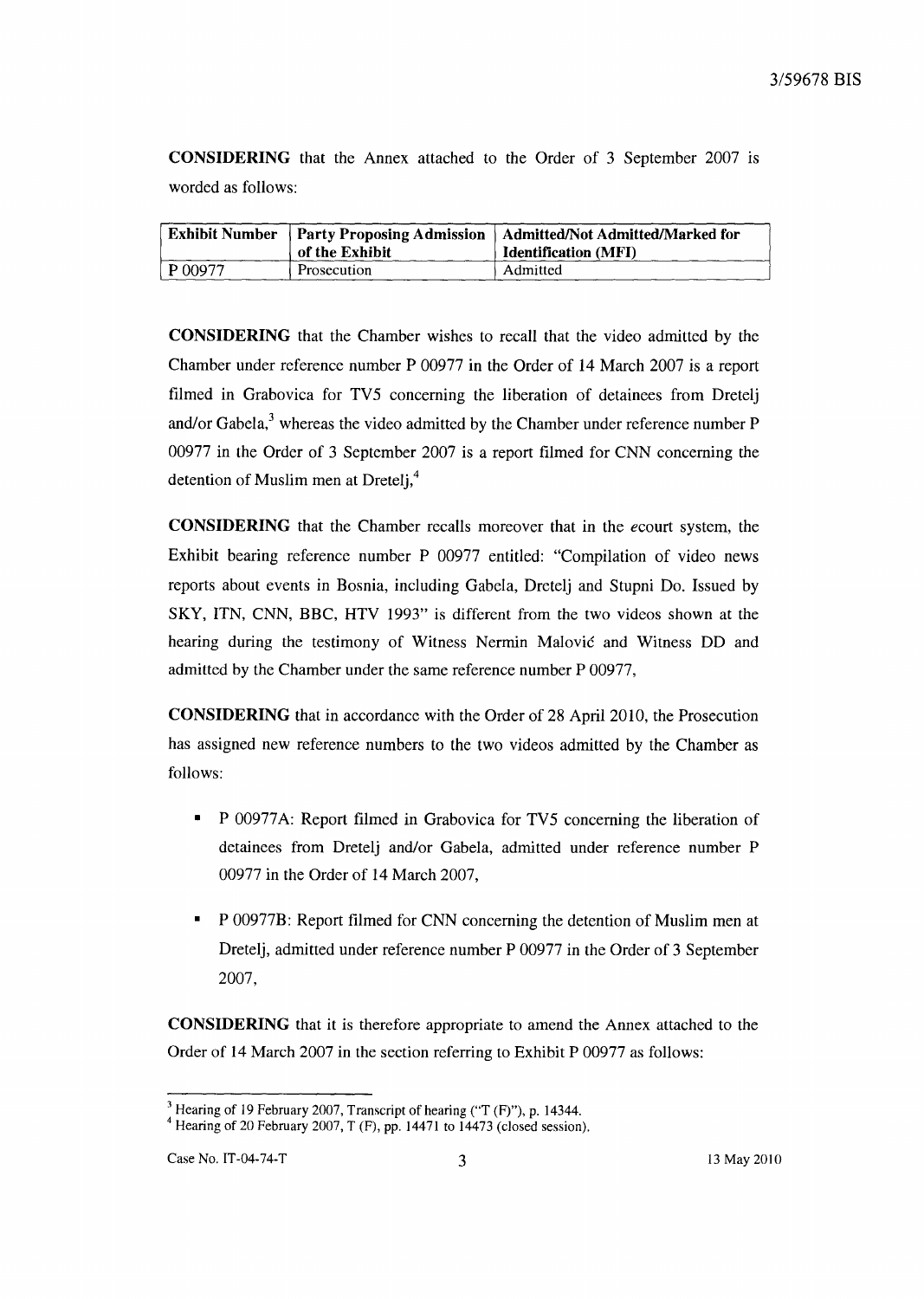|                     | of the Exhibit | Exhibit Number   Party Proposing Admission   Admitted/Not Admitted/Marked for<br><b>Identification</b> (MFI) |
|---------------------|----------------|--------------------------------------------------------------------------------------------------------------|
| $^{\circ}$ P 00977A | Prosecution    | Admitted                                                                                                     |

CONSIDERING that it is equally appropriate to amend the Annex attached to the Order of 3 September 2007 in the section referring to Exhibit P 00977 as follows:

|              | of the Exhibit | Exhibit Number   Party Proposing Admission   Admitted/Not Admitted/Marked for<br>Identification (MFI) |
|--------------|----------------|-------------------------------------------------------------------------------------------------------|
| $P_{00977B}$ | Prosecution    | Admitted                                                                                              |